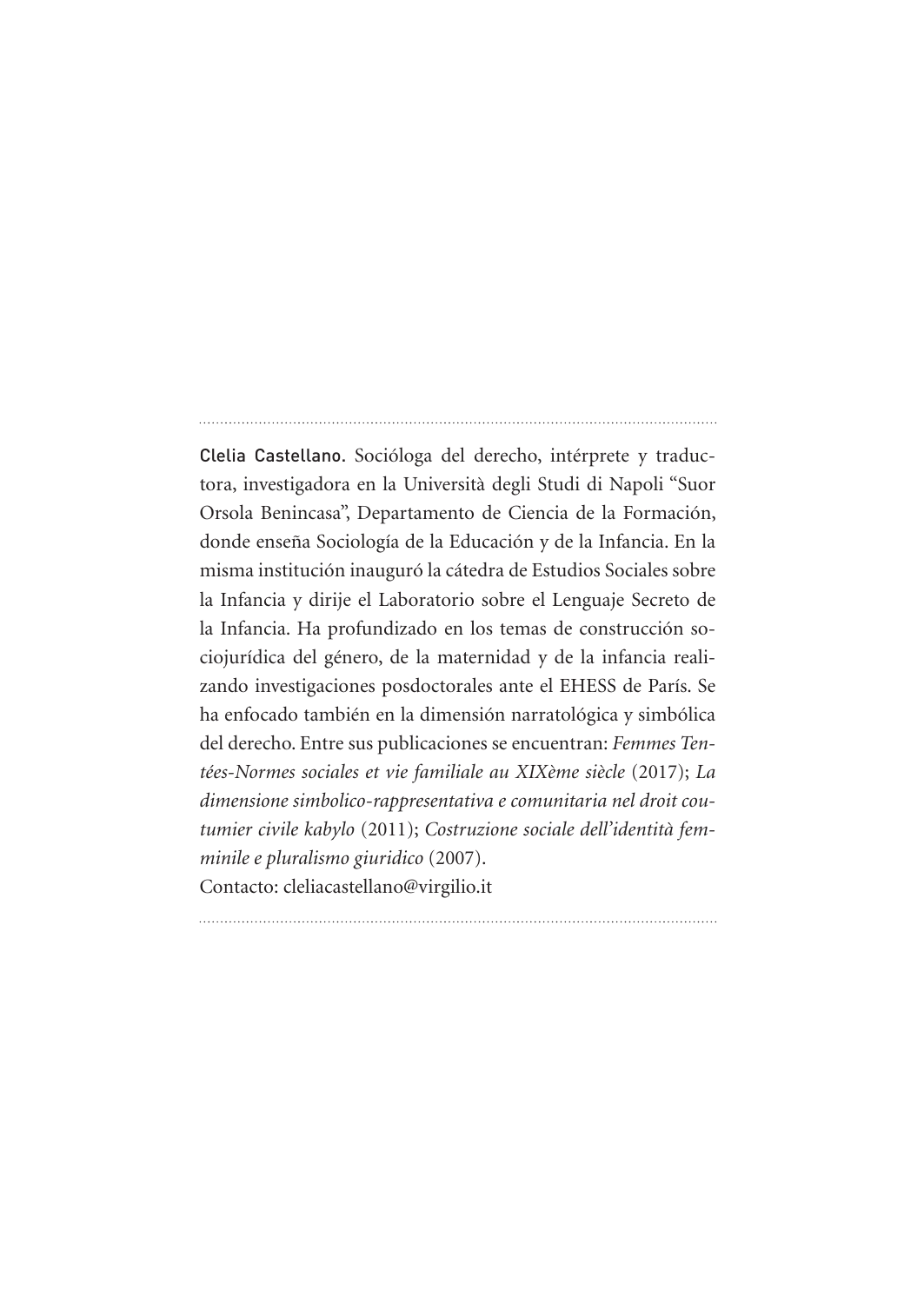## **LAS MADRES MALAS**

## CLELIA CASTELLANO

Università degli Studi di Napoli "Suor Orsola Benincasa

# **BAD MOTHERS**

#### DOI: 10.17450/170217

Fecha de recepción 20 de junio de 2017; fecha de aceptación 1 de julio de 2017. Departamento de Ciencia de la Formación - Università degli Studi di Napoli "Suor Orsola Benincasa.

## **Resumen**

El mundo occidental ha estado desarrollando durante mucho tiempo, tanto en su dimensión cristiana como en su dimensión secular, una representación estereotipada ideal de "la madre devota". El feminismo y los grandes cambios sociales, económicos, legales y culturales han modificado esos estereotipos, revelando mecanismos inesperados en la construcción y deconstrucción de la feminidad en su versión materna.

## **Palabras clave**

Mujeres, infancia, maternidad, medios, derecho.

## **Abstract**

The Western world has been developing for a long time, both in its Christian and in its secular dimension, an ideal stereotyped representation of "The Devoted Mother".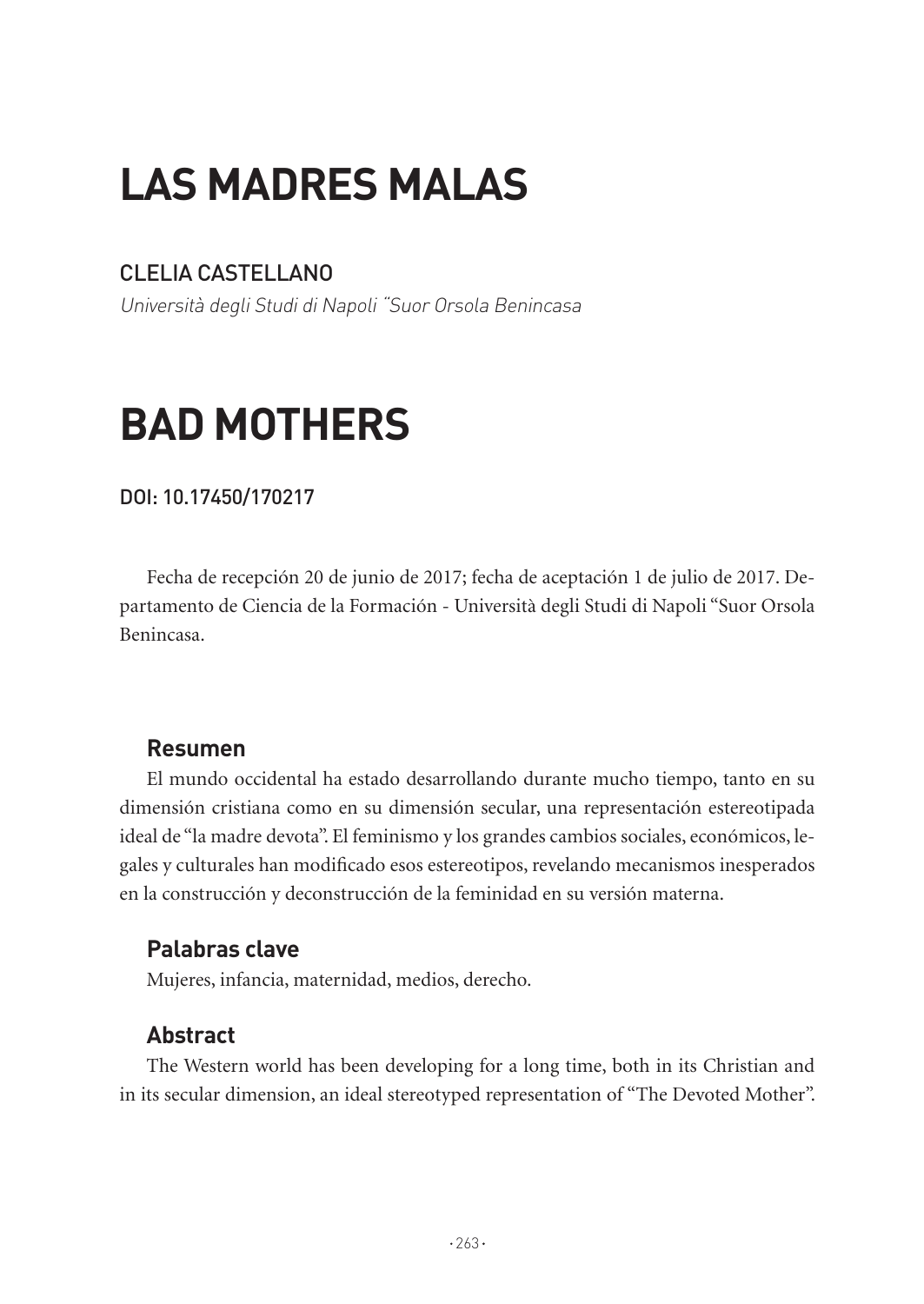Feminism and the great social, economical, legal, and cultural changes have modified those stereotypes, revealing unexpected mechanisms in constructing and deconstructing femininity in its mothering version.

### **Keywords**

Women, childhood, motherhood, media, law.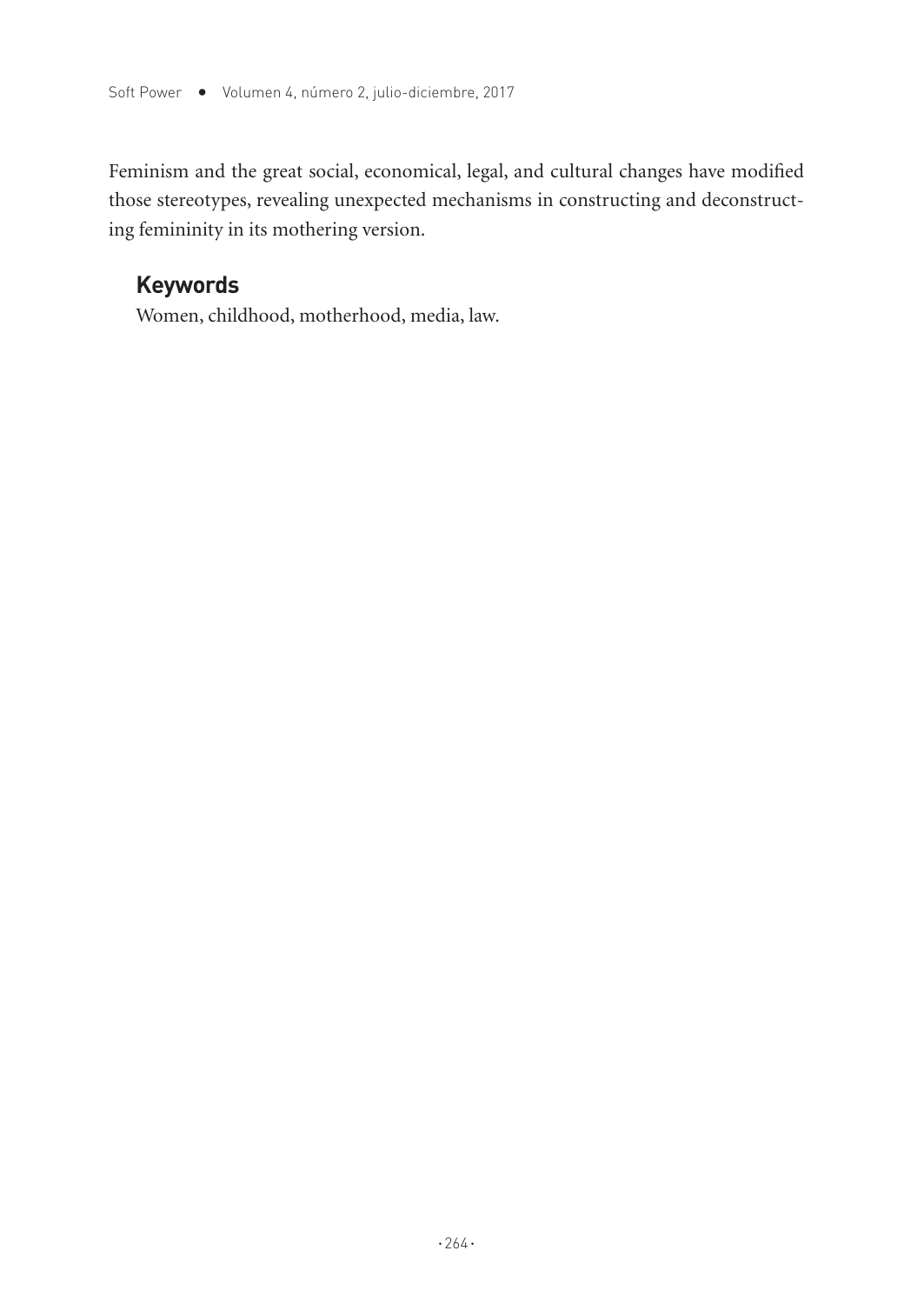#### **I. Bachofen, Andersen and the holy Virgin**

For a long time, since classical Greece, that is to say since the decline of what Bachofen called matriarchy, Western civilization has defined femininity without offering it autonomous identity roots, but imposing its roots in the values and roles mainly established by the patriarchy, to which femininity was only the appendix, or even the deviation. While the cultural discourse around nature and the human condition elaborated, through the centuries, the features of manhood, women condition was only the emanation, the consequence, the accident. As illustrated, among others, by Geneviève Fraisse<sup>1</sup>, in the Western world Ulysses was the one to travel, to face and seize the day, while poor Penelope was to wait, faithfully and silently. Nevertheless, at the origins of our civilization women had a central role: they kept the memories of the group, they knew the secrets of agriculture and food preservation, and above all, they had the magic power to give life to another human being in a time when neither echography nor modern medicine was available. Sedentarization has, with the emergence of the poleis, slowly determined an irreversible slip of social power from the female ovulation space to the male strategic space<sup>2</sup>, redefining topographically the social cartography by leaving public space to men and by relegating women into domestic space. There, from gynaeceum to Victorian mansion, an ideal Woman has been created by society, history, religion and culture, by shaping the distinctive features of female identity in terms of docility, passivity, obedience, silence $^3$ . And chastity $^4$ , that goes well with silence $^5$ , as Virginia Woolf $^6$ writes: "it was the relic of the sense of chastity that dictated anonimity to women" –in a secular, socially accepted version and in the Jewish and Christian tradition as well<sup>7</sup> (not to mention the pre-Christian tradition, that prevents the overwhelming majority of women from rebellion). By insisting on young girls and women decorum, and by linking female sexuality, both in its secular and religious version, to procreation, the magical, powerful matriarchy was inevitably replaced by motherhood. It is not only a matter of vocabulary: matriarchy means a centrality of female power of action in the social life of the group, while motherhood is socially accepted only when linked to marriage.

<sup>1.</sup> G. Fraisse, "De la destination au destin: histoire philosophique de la différence des sexes", in G. Duby, M. Perrot, *L'histoire des femmes en Occident*, Plon, Paris, 1991.

<sup>2.</sup> E. Caramazza, M. Vianello, *Genere spazio potere,* Dedalo, Bari, 2006.

<sup>3.</sup> N. Heinich, *États de Femmes*, Gallimard, Paris, 1996.

<sup>4.</sup> M. Haskell, *From reverence to Rape*, University of Chicago Press, Chicago-London, 1973.

<sup>5.</sup> C. Cosnier, *Le Silence des Filles: de l'aiguille à la plume*, Paris, Fayard, 2001.

<sup>6.</sup> V. Woolf, *A Room of One's Own*, Penguin, London, 2013.

<sup>7.</sup> I. Singer, *Yentl, the Yeshiva Boy*, Farrar, Straus and Giroux, New York, 1982.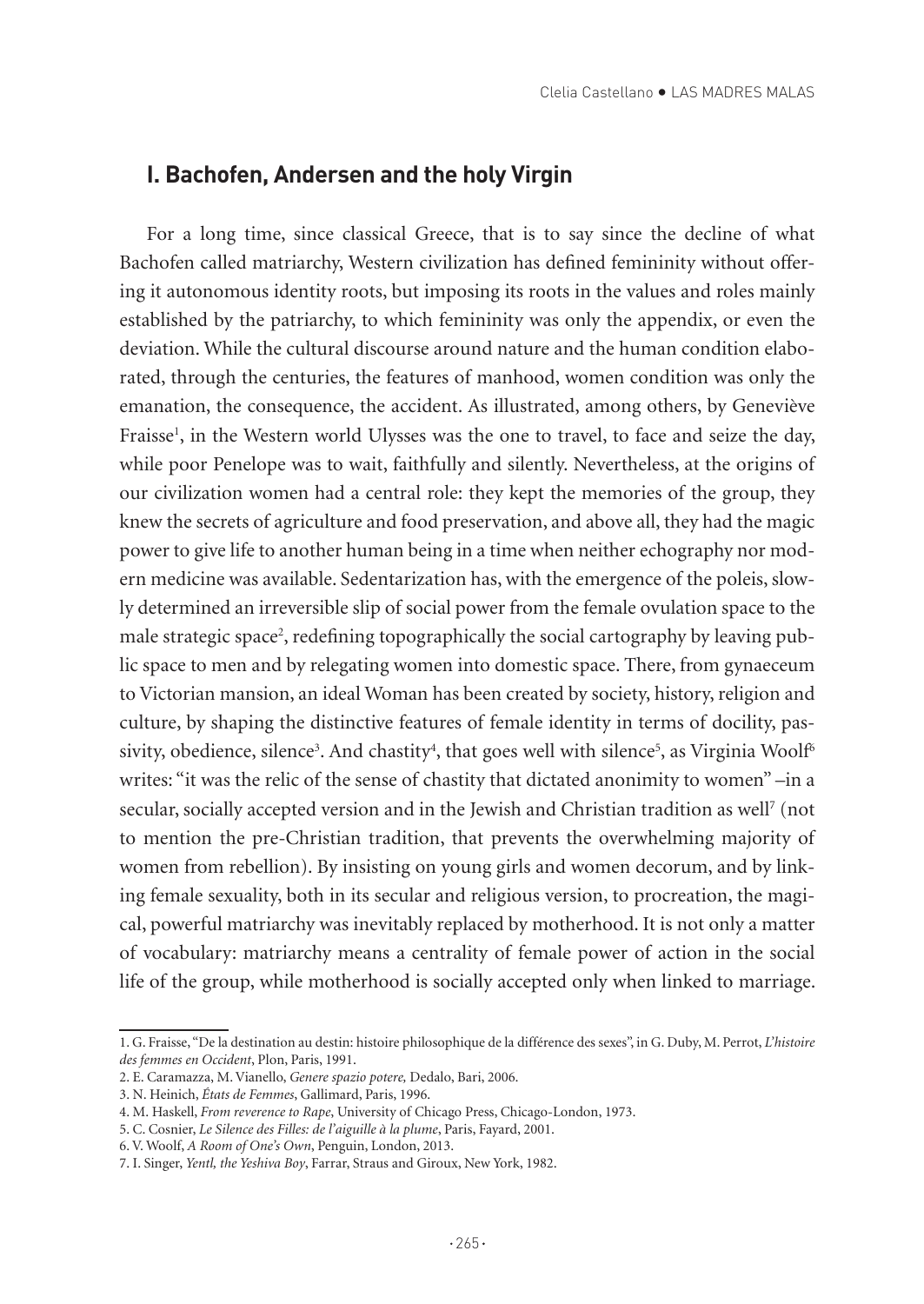In other words, the traditional, pre-sedentary society accepts the social consequences of sex mainly in terms of survival of the group, while the sedentarised society, longing for order and discipline, brings sensual exuberance back to patriarchal control through the institution of marriage. And by exalting legitimate motherhood in spite of free love the strategic society builds a socially-safe space for sex where sexually active women, when fertile, can be exalted quite as much as the virgins are before marriage; thus women can have sex only when married or dedicate their lives to God by becoming nuns, while for all the others Victorian culture has created a specific word: redundant women. Great Literature has given us epic examples of devoted mothers who move us for their tenderness and abnegation even though they are not married. The touching mother of H. C. Andersen and Hugo's miserable Fantine fill our hearts, but motherhood can become a social cult only inside marriage. No offense is given or taken, we cannot ignore that the most diffused religion of the Western world, from the third century a. C. to the second half of the 20th century, is based on a sacred belief that puts motherhood inside legitimate marriage and eliminates creatrional sex from the scene! With all due respect, this sacred belief influenced the public morality and had an undeniable social impact in terms of sexuophoby<sup>8</sup> and male domination<sup>9</sup>. All these complexes dynamics have been mirrored and at the same time influenced by media, especially by Anglo-Saxon cinema and, from the 60s on, by WesternTV in general.

To the degree that sex was the equivalent of the self, surrender to sex was to lose oneself, whereas abstinence would insure its safeguarding, if not its salvation. Our instincts were substantiated by the movies: the "Virgin" was a primal, positive figure, honoured and exalted beyond any merits she possessed as a woman (and eventually made to pay for her "superiority" in the professional virgins and teases of the fifties), while the "whore", americanized into the good-bad girl, was publicly castigated and cautioned against- and privately sought by men $10$ .

These words, written by Molly Haskell<sup>11</sup>, refer to the 20th century, but also reflect the traditional dichotomy female private space/male public space, conquered women/

<sup>8.</sup> A. Corbin, *Les filles de noces. Misère sexuelle et prostitution au XIXe siècle*, Flammarion, Paris, 1982.

<sup>9.</sup> P. Bourdieu, *La domination masculine*, Paris, Seuil, 1998.

<sup>10.</sup> M. Haskell, "Introduction", in *From Reverence to Rape.*

<sup>11. &</sup>quot;We felt, obscurely, that we were safe if we did not go all the way, and so, for fear of blighting in the bud that ego would have little enough chance to survive, we cauterized our sexual responses before they could develop freely. Those of us who were ambitious would use our femininity like Scarlet O' Hara used hers: would flirt, tease, withhold sex, to get what we wanted. It would rarely occur to us to ask outright for a place on the starting line, to enter the ranks of competitive male activities and thereby lose our place on the pedestal and our "preferred" passive position in the game of love. We became 'superfemale' rather than 'superwomen'. We lied and manipulated and pretended to be helpless and were guilty of conspiring in our own idealization –and our own oppression". M. Haskell, "Introduction".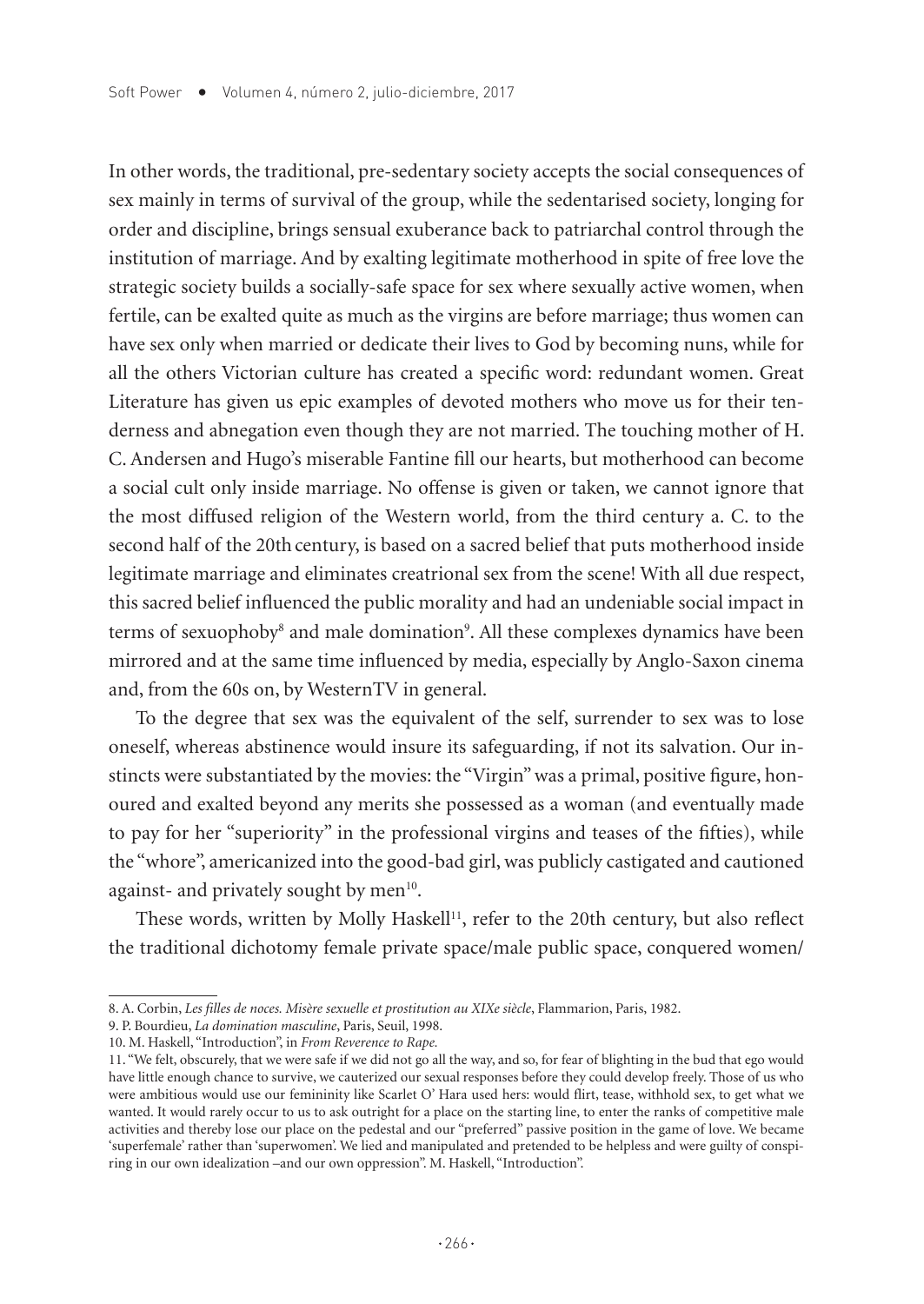conqueror men, women being assigned roles/men defying existence also outside social impositions, serving women/men being served. And being served especially by mums. As Virginia Woolf wrote, for centuries it has been in the comfort of an exalting image of himself, an image provided by wives, and above all mothers, that men have created, legislated, conquered, discovered new territories. The more society got strategically sophisticated, the more it became essential, for the patriarchal order, to assign women a precise role. Motherhood could turn sexuality and all its dangers into a positive energy and that energy would be used at its best if motherhood would transform into a monolithic, monodimensional mask. An iron mask worn by Penelope up to Lynette Scavo; a smiling mask that has been in discomfort for centuries, a discomfort called, among other things, Bovarism.

#### **II. The Big Lie: from Bovarism to abortion**

The big lie perpetrated on Western society is the idea of women's inferiority, a lie so deeply ingrained in our social behaviour that merely to recognize it is to risk unraveling the entire fabric of civilization. […] The prejudice against women is no less pernicious because it is based on a fallacy. Indeed, to have sanctioned by law and custom a judgement that goes against our instincts is the cornerstone of bad faith on which monuments of misunderstanding have been erected<sup>12</sup>.

How does society make sure that all her women, once they become adult, are docile<sup>13</sup> in the roles they have been born for? Several discursive techniques, in the Foucaultian sense, can be useful: inception<sup>14</sup>, myth, models, narrative. That is to say, it is necessary to instill the idea of maternity<sup>15</sup>, cultivate the myth<sup>16</sup> of motherhood<sup>17</sup>, glorify and exalt self-denial maternity models and animate the collective imagination of all these ingredients through the narrative dimension, dynamic nucleus within which converge the ideas and models that can motivate and influence social actors seeking for their virtues' rewards. That is why it is imperative that Pamela does not have sex before marriage,

<sup>12.</sup> Ibid.

<sup>13.</sup> J. Donzelot, *La Police des Familles*, Minuit, Paris, 1977.

<sup>14.</sup> S. J. Douglas, M. W. Michaels, *The Mommy Myth: the idealization of motherhood and how it has undermined all women*, Free Press, New York, 2005.

<sup>15.</sup> E. Goffman, "The Family" and "The Ritualization of Subordination", in *Gender Advertisements*, Harper and Row, New York, 1979.

<sup>16.</sup> S. Thurer, *The Myths of Motherhood. How culture reinvents the good mother*, Houghton Mifflin, Boston, 1994.

<sup>17.</sup> J. Swigart, *The Myth of the Perfect Mother*, London, Contemporary Books, 1998.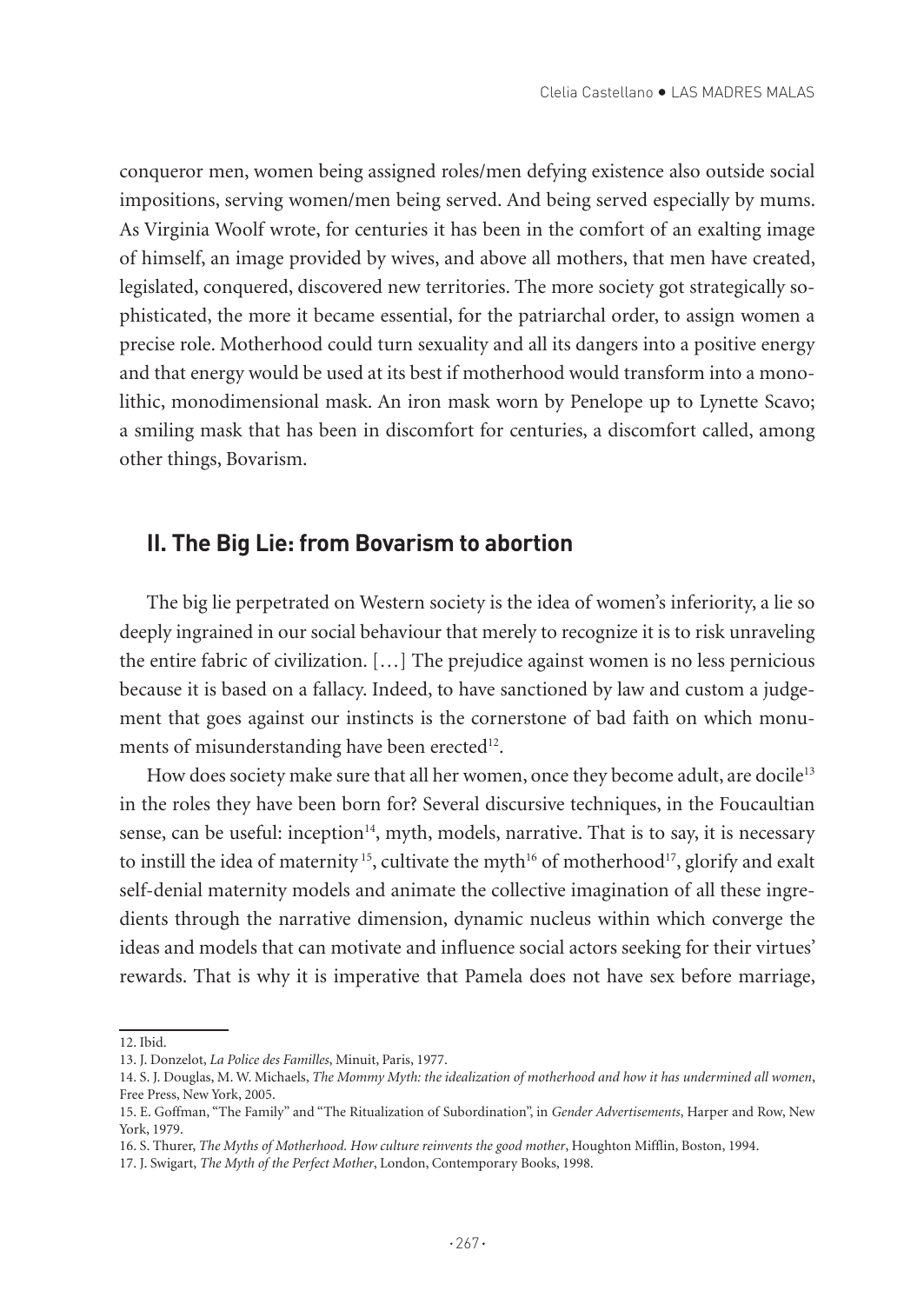Griselda is patient and Bridget Jones feels a failure until she can marry Marc Darcy. And that is also why it is necessary to control dangerous readings, when it comes to women<sup>18</sup>: audacious novels and romance, in general, must be discouraged in order to avoid women's imagination to fly over the wild oceans of adultery, romantic love, sexual self-fulfilment, and anything in general conflicting with marital duties, moral decency and urbanity decorum.

According to Dante's V Chant of the Inferno, as well as to Flaubert, courteous literature, in all its derives, is the main cause of failure, sin and social and moral condemnation. Would Emma have ever developed all her perversions<sup>19</sup>, in she had not read the keepsakes secretly borrowed by her roommates? Maternity is a myth to her, just as marriage. She barely remembers her own mother, who died when she was little, but both myths coexist in her soul: motherhood, family and marriage on one side, *bahuts, salles de gardes et* ménestrels on the other. And the doubt that fantasies and everyday life can be irreconcilable does not even touch her mind. When maternity arrives, after sensual disillusion and acute physical suffering, she has already learnt how deeply boring and cruel life can be. Yet a last, androgyne hope does not abandon her: to give birth to a male who would have made the geographical and sentimental journey she had always wanted to take. In discovering that she has given birth to a girl, Emma faces the collapse of maternal myth and becomes a bad mother. Her daughter Berta suffers the repercussions of her inability, of her depression. Berta, that Emma considers "ugly", only exists when Emma needs to recover from her disillusions. Emma is a bad mother because she does not grant her child the unconditioned love she needs. The look Emma gives to her daughter is a distant, cold betrayal: it is a symbolic abortion that comes after a long series or other deaths –of her hopes, of her dreams, of her taste for life. In this perspective, we might say that abortion is a male act, indirectly imposed by the myths and the rules that patriarchy has insinuated into society. A patriarchy that asks mothers to be perfect can only generate frustration, and the desperate wish to abdicate a role that society makes unsustainable. Moreover, patriarchy has always excluded women by the knowledge and control of their own bodies. The witch hunt is only the tip of an iceberg called control.

<sup>18.</sup> M. De Giorgio, "Il divieto e la lettura", in G. Duby, M. Perrot, *Storia delle donne in Occidente. Vol 4, L'Ottocento*, Laterza, Roma-Bari, 1992.

<sup>19.</sup> L. J. Kaplan, *Women Perversions. The Temptations of Emma Bovary*, Rowman & Littlefield, Lanham, 1991.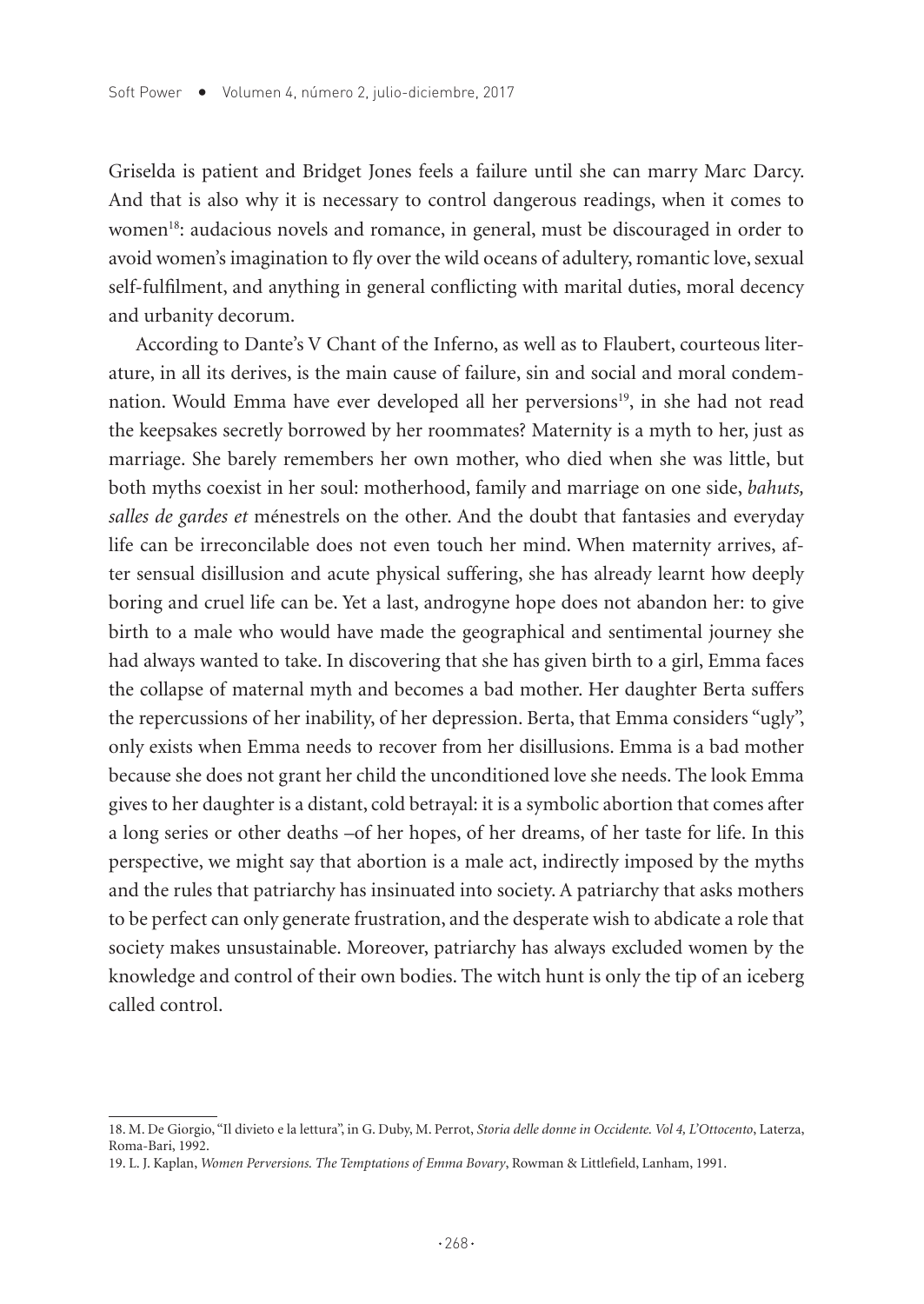#### **III. Happy-ending addicted: the Charlotte York syndrome**

Although patriarchs have done everything to cut their wings, women seem to have not lost their desire to fly. Defying gravity, in cultural terms, means revenging Emma, Anna Karenina, Effie Briest by accepting that according to the patriarchal rules good mothers go to heaven, but bad mothers go everywhere. In this sense, bad moms are the women who defy the limits imposed by their role. If patriarchy is the driving idea that social reward is achieved by pursuing passivity and docility, it is not surprising that fairy tales told to little girls  $^{20}$  from one generation to another describe passive feminine figures who, the less they do, the more they are successful.

Sleeping Beauty is awakened to life by the kiss of true love; so is Snow White (just a tiny more active than Aurora), while the Princess on the pea's sole merit is to have complained about a legume! After doing almost nothing, all these characters get their reward: the will live happily ever after and have many children. Nothing is written about the lack of sleep, doubts, quarrels that will follow the pink sunset, no recipe is furnished to survive the storms waiting for the couple just on the other side of the rainbow. The only certainty seems to be the rainbow itself, the colourful life true princesses will live when they will finally get married and pregnant. In our contemporary opulent society, filled with contradictions and traps, the new version of the happy ending is not very different. Women can feel like princesses once they have joined the best of everything, as Rhona Jaffe<sup>21</sup> teaches well, and that best includes what I call the three magical M: money, motherhood, marriage (not necessarily in this order, we are postmodern, after all!). The great difference from the past representations of women is that work, the usual way to get economic independence, is now included in the picture, as a contemporary remedy for traditional Bovarist boredom. Having found a successful job, the job she does not even need a vacation from, because she has realized her dreams, the postmodern Cinderella should feel all right: she is now independent, she can be her own fairy godmother, so why is she so neurotic? Because independence is scary! Women's hidden fear of independence has been defined by Colette Dowling as an unconscious desire to be taken care of by others, a complex said to become more apparent as a person grows older<sup>22</sup> and considering how late nowadays economy allows women independence we can

<sup>20.</sup> M. L. von Franz, *La Femme dans les contes de fées*, La Fontaine de Pierre, Paris, 1990.

<sup>21.</sup> R. Jaffe's novel *The best of everything* (1958) is considered the first great literary work that gives life to a new genre of narrative, destined to be successfully diffused until nowadays: chick-lit.

<sup>22.</sup> C. Dowling, *The Cinderella Complex: Women's Hidden Fear of Independence*, New York, Simon & Schuster, 1981.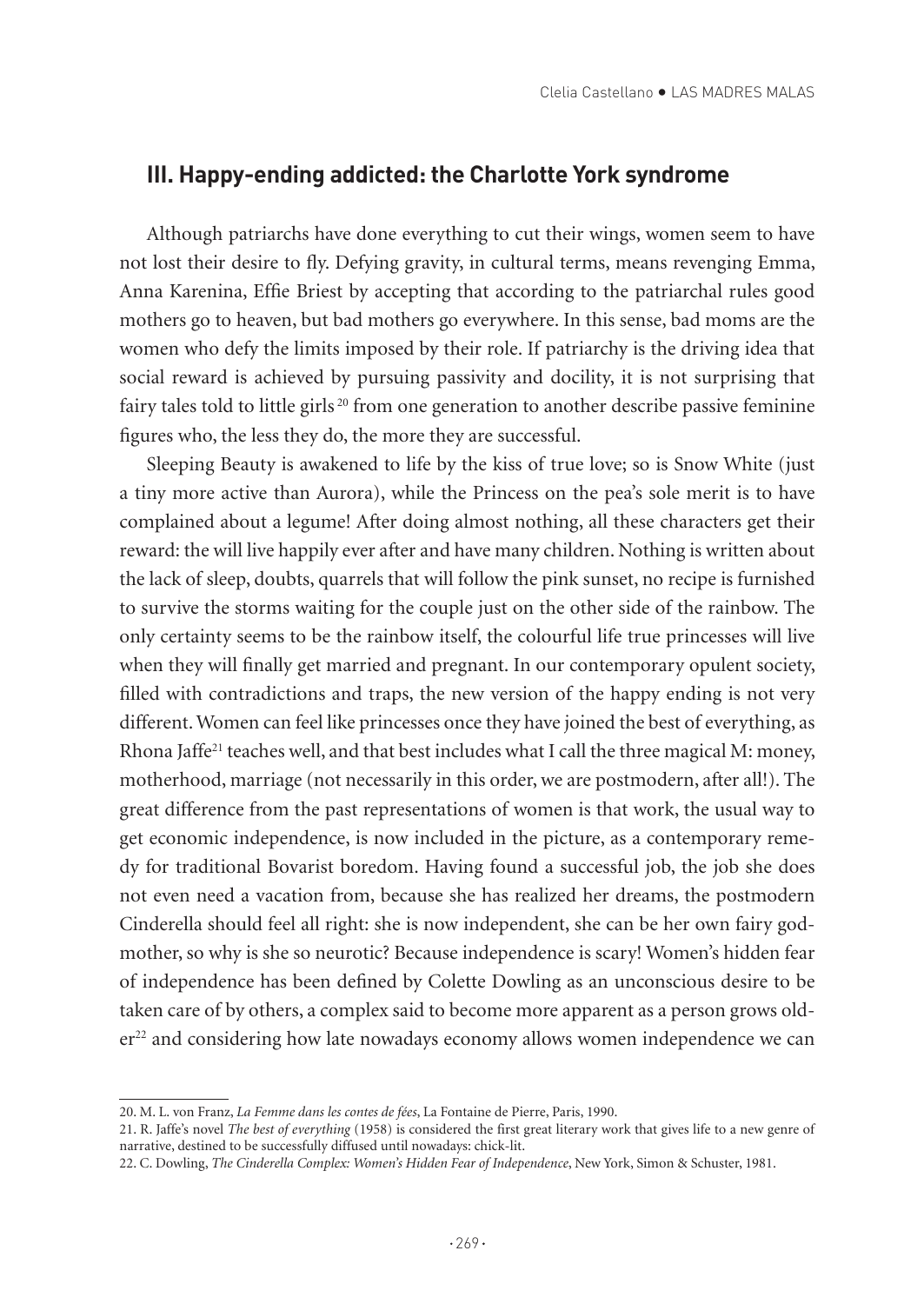easily imagine how strongly this complex can be felt by the thousands and thousands of successful women in their thirties, dangerously joining their fourties, if marriage and motherhood are still far away.

Charlotte York, one of the protagonists of the famous TV series *Sex and the city*, is the postmodern Cinderella icon: she has a Park Avenue castle (obtained from a painful divorce), she is a successful art gallerist, she has found a Prince named Harry Goldenblatt who is not very charming but makes her smile. She has earned, after a lot of disappointments, the best of *almost* everything: she cannot have children. Her crisis represents the crisis of many contemporary women who feel incomplete without a baby and when she finally gets pregnant Charlotte feels overwhelmed by the weight of the commitments her daughters involve. In one of the last scenes, she confesses how depressed and guilty she feels for being so exhausted while she should only be grateful for having two marvellous little girls. She will really conquer everything when her friend Carrie, by lending her apartment, will let her have, for once a week, a room of her's own.

#### **IV. Nesting society**

Charlotte is, in the end, a lucky, privileged woman, but most of the mothers, in our Western society, are not rich enough to afford the time and space they need for themselves. That is why we assist to bad mothers abandoning, aggressing or even killing their children when overwhelmed by weariness and depression. If we want a more humane society, we should no more let mothers alone.

Maybe the secret is just to accept mothers in all their outrageous humanity, accepting their weariness and limits, and granting them the cures a human being always needs, especially when in charge of caregiving. There will always be unhappiness, there will always be runaway fathers not always coming back from Neverland to take care of their children, mothers will always be tempted to delegate part of the burden their children involve to have some time for their own. Pain is part of life, but finding remedies is part of building a more humane world. Postmodern society will be more human if it will turn itself into a nesting society, by stopping exalting the myth of the isolated couple and assume education and care as a social responsibility. A humanist society can no more polarize the mothering figure between self-denial devotion and badness. The old scheme of the traditional family already made livelier by new sentimental possibilities